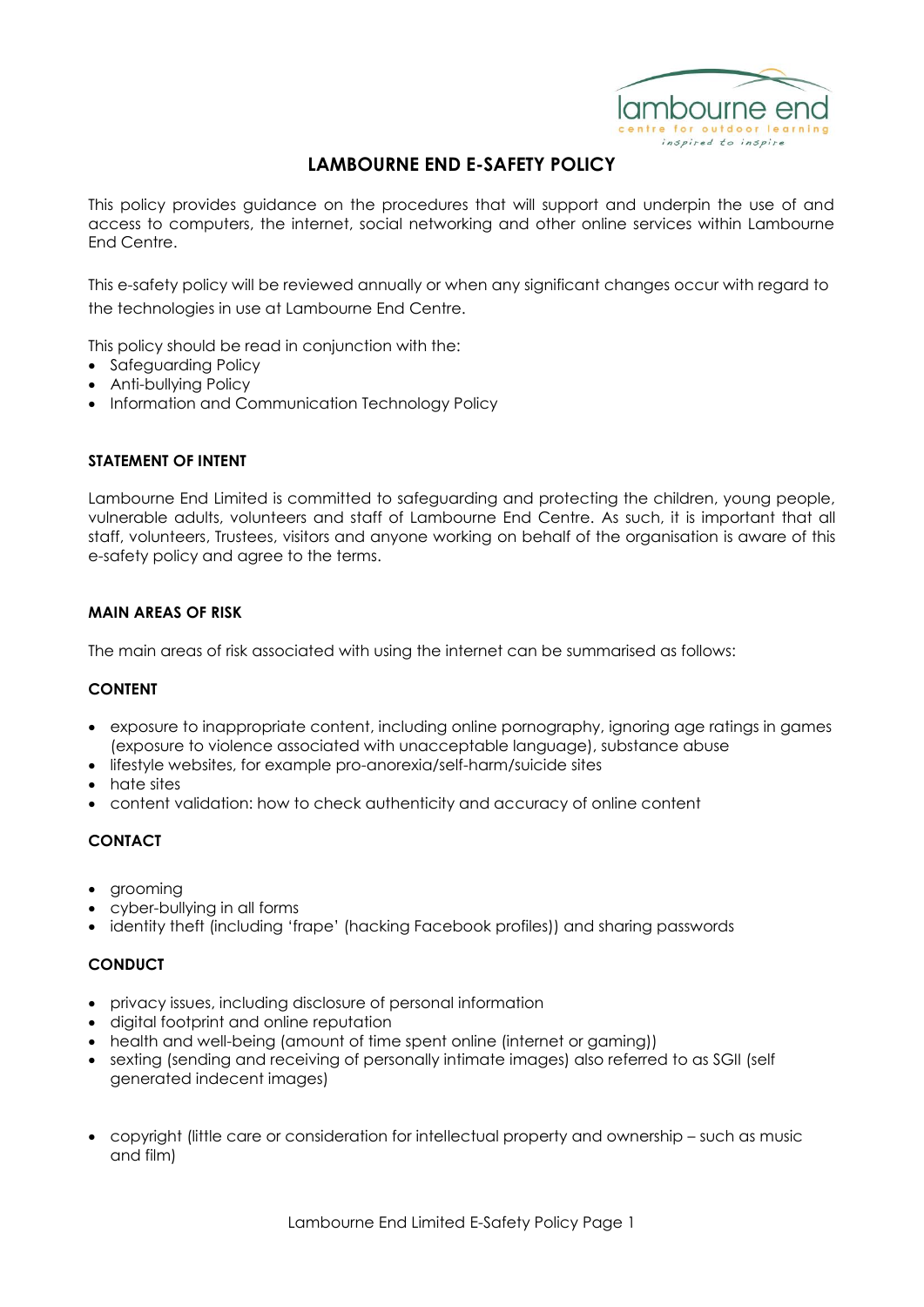

# **LAMBOURNE END E-SAFETY POLICY**

## **RESPONSIBILITIES**

Lambourne End Limited will ensure that:

- the Centre uses an approved, filtered Internet Service with a password protected WIFI connection.
- all computers and laptops are password protected.
- All staff and volunteers receive the appropriate training with regards to e-safety.

All staff and volunteers must:

- understand and agree to the Information and Communications Policy.
- be responsible for using the Centre's ICT systems in accordance with this policy and to model safe, responsible and professional behaviours in their own use of technology.
- ensure that any digital communications with pupils should be on a professional level and only through the Centre's email system or mobile phone, never through personal mechanisms, e.g. personal email, text, mobile phones, social media etc.
- supervise and guide children, young people and vulnerable adults carefully when engaged in learning activities involving online technology.
- be aware of e-safety issues related to the use of mobile phones, cameras and hand held devices such as the distribution of someone's image without their consent.
- assist colleagues working with children, young people or vulnerable adults to work safely and responsibly with the internet and other communication technologies.
- where groups or individuals are required to use the internet for educational purposes, set clear expectations relevant to responsible use. These are communicated to students via the 'Participant Handbook' and 'Student Friendly Code of Conduct'.
- minimise the risk of misplaced or malicious allegations made against adults who work with children, young people or vulnerable adults.
- report any suspected misuse or problem to the Designated Safeguarding Officer
- have clear structures to deal with online abuse such as cyber-bullying, see Anti-bullying Policy.

Lambourne End Limited will ensure that all members of the Centre are aware that unlawful or unsafe behaviour is unacceptable and that, where appropriate, disciplinary or legal action will be taken.

All visitors must:

- read, understand and adhere to the Information and Communication Policy
- have a good understanding of research skills and the need to avoid plagiarism and uphold copyright regulations
- understand the importance of reporting abuse, misuse or access to inappropriate materials
- report any suspected misuse or problem to their liaising member of staff or directly to the Safeguarding Officer

The Designated Safeguarding Officer takes overall responsibility for e-safety provision, data and data security. The Officer should be trained in e-safety issues and be aware of the potential for serious safeguarding issues to arise from:

- sharing of personal data
- access to illegal/inappropriate materials
- inappropriate on-line contact with adults/strangers
- potential or actual incidents of grooming
- cyber-bullying.